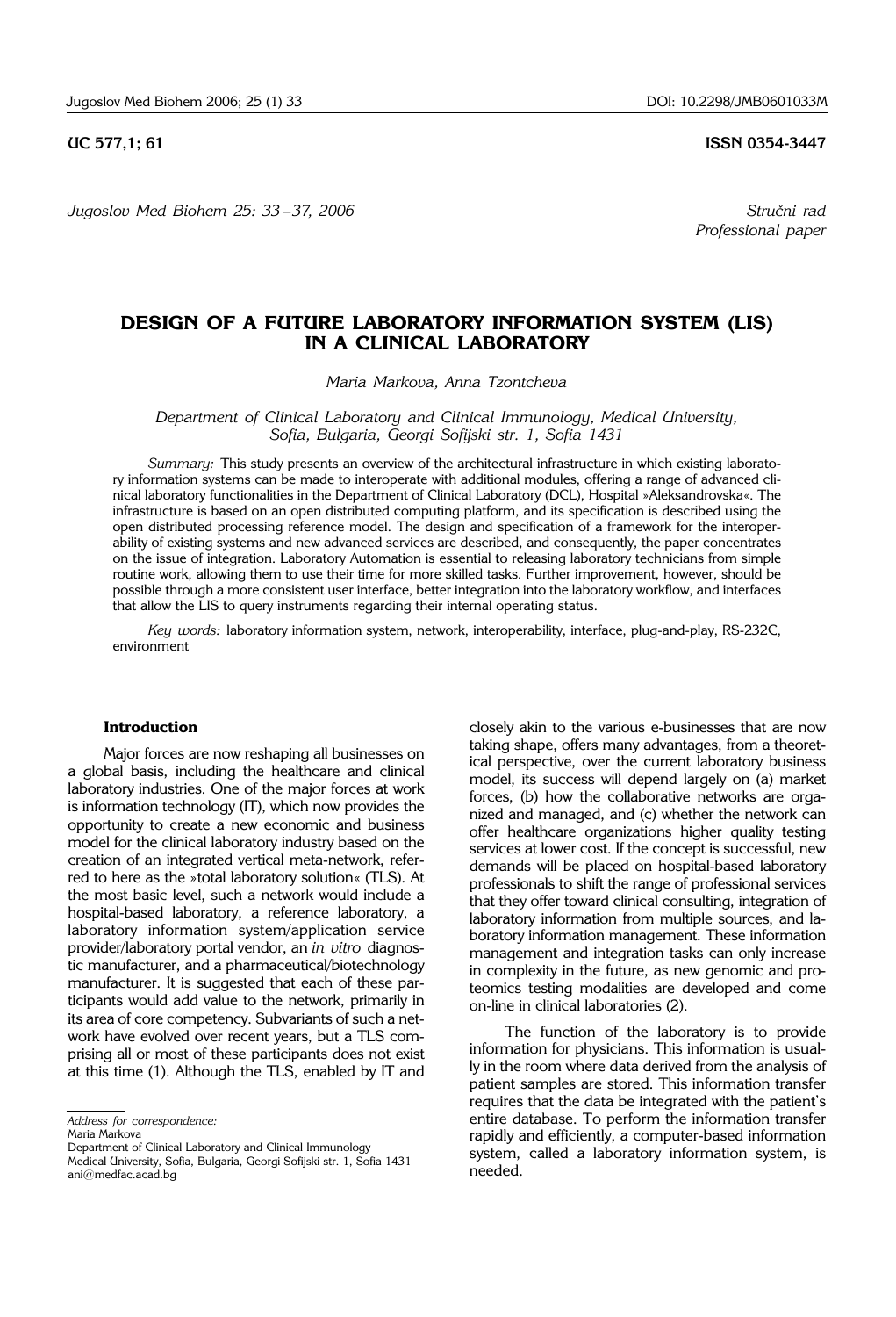

Figure 1 The most basic level of such a network



Figure 2 The technology chain builds upon products and systems developed

The laboratory information system can be defined as one or more applications software packages, along with the associated operating system software and the hardware needed to run computer programs that support the operational and management needs of a clinical laboratory. Because the spectrum of services required can significantly differ from one laboratory to another, both the software and the hardware can significantly vary. Most successful information systems structure routine tasks and assist in the integration of diversified processes (3). As a secondary benefit, the LIS provides management data and imposes management controls. An LIS, therefore, must be closely tuned to the operating needs of each laboratory and its organization. The computer can be a powerful tool for improving both productivity and quality, unlike an automated instrument which primarily affects the technologists operating it. The LIS directly influences almost everyone within the laboratory, and many users outside the laboratory.

Most LISs depend on the joining of technologies provided by two or more vendors. Each vendor in the technology chain builds upon products and systems developed by other vendors. At the highest level in this chain are software called applications programs. This is the end product that is recognized by most users. These consist of software development tools,

such as the database manager, the programming language or languages, and the operating system. Finally, a vendor provides the hardware, or the computer that executes the software. Because of the close relationship between the hardware and the operating system, they are frequently provided by a single vendor. Use of more than one vendor allows the user to dissociate applications software changes from changes in the hardware (4).

# **LIS functions**

Over the last several years, LISs available in the marketplace have become increasingly standardized. Most systems contain modules supporting many tasks, such as specimen collection, order entry, manual results entry, results reporting, and interfaces to automated instrumentation and computers. **Preanalytical** – *test ordering, phlebotomy* (*labels, collection times*), *specimen tracking;* **analytical** – *manual work list, instrument work list, manual result entry, quality control;* **postanalytical** – *electronic results inquiry, historical patient archiving, result correction* (*Figure 3*) (5).

Additional modules usually included are those providing management reports and other *ad hoc* reports. LISs for hospitals support phlebotomy by providing blood drawing lists, the ability to print labels, and other essential organizing duties; systems for independent laboratories usually include specimen tracking and financial and billing functions (6). Typically one such module supports clinical laboratory functions for high-volume testing areas that provide numeric answers, as in hematology and chemistry. Larger institutions may use two or more LIS vendors to meet their needs. In such cases, one vendor may provide a system to meet the needs of general laboratory functions, whereas another vendor provides support for one or more additional areas. The following sections cover features of an LIS that supports the sample analysis process in the general laboratory areas.



Figure 3 Information function of input process, output and control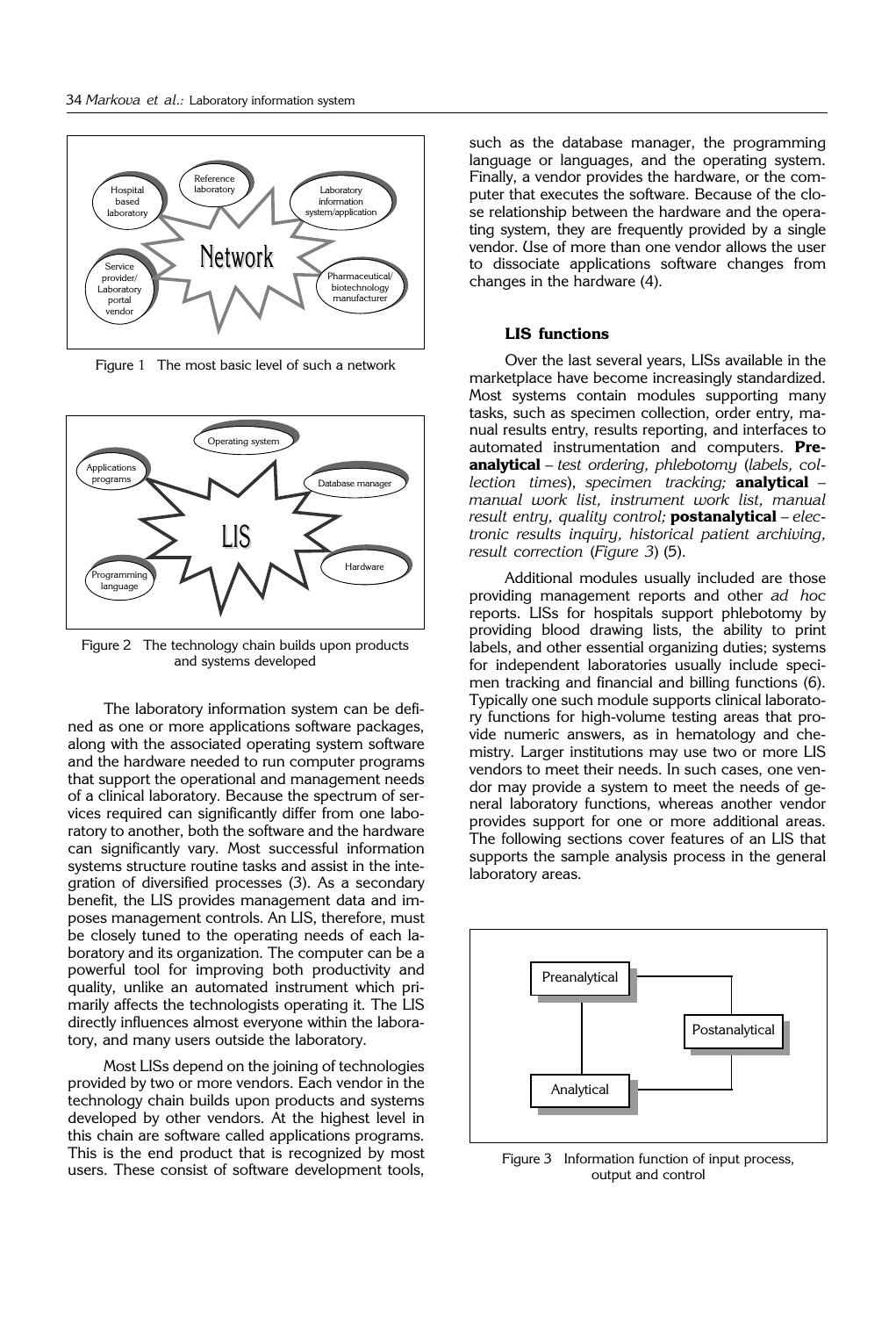Laboratory Information System (LIS) shall enable new modular functionalities to be incorporated in a 'plug-and-play' fashion. The synthesis of the main user needs and requirements implies that the future IT solutions: (a) must be highly flexible and maximally customizable by the users (b) are based on the concept of open systems, both technically and functionally, which enables modular functionalities from different vendors to co-operate forming a global LIS functionality; (c) are future viable and able to incorporate already installed IT functionalities; (d) support management of failure prevention, repair, success, and change (7).

### **Historical overview**

During the 1960s, the US and analytical instruments were difficult to interface. The analog output of spectrophotometers and the binary (digital) input of computers were major economic and technological barriers. The few computers served the management and reporting needs of the laboratory and were often justified by the capture of lost charges, and less often by reduced clerical work when producing patient cumulative reports. Manual result entry was accepted because high-volume analyzers were rare and manual analytical procedures allowed time for data entry.

By late 1960s, continuous-flow analyzers from Technicon and hematology counters from Coulter greatly increased the analytic capabilities of clinical laboratories, and data handling became a formidable obstacle to use of the US. An interface between the analyzers was the logical solution to the data-entry problem. To interface, a potentiometer (variable resistor) was mechanically connected to the chart recorder. As the graph recorder needle moved, the potentiometer's change in value was measured through an analog-to-digital convector connected to the computer. This mechanical coupling allowed inaccurate recordings, and the A/D convector required expensive hardware. The signals sent to the ticket printer were diverted to a custom hardware device that allowed the computer to read the signals. Interfacing was considerably easier and less expensive because neither the A/D converter nor a peak-finding program were needed (8).

Advances in digital electronics during the 1970s transformed analytic instrumentation and computers. The mechanical sampling and analysis systems were replaced by servo systems controlled by inexpensive integrated circuits. Many vendors also started to incorporate inexpensive A/D converters to monitor analytic processes and digital signals. Because digital computers and instruments used similar electronic components, hardware compatibility improved substantially.

Communications between a computer and external input/output devices often used teletypewriter terminals. During the 1960s, the RS-232C standard

was established by the Electronics Industry Association to resolve incompatibilities for this interconnection. Instrument manufacturers picked up this standard for reporting because printers used RS-232C. Most computers also had RS-232C inputs, and LIS vendors conveniently connected the instrument printer output with the data input on the computer. Some instruments introduced in the early 1970s, such as Beckman Astra, even had RS-232C inputs designed for interfacing with an LIS. Although RS-232C eliminated the need for custom hardware, instrument companies treated interfaces as an optional, or worse, as a proprietary feature. Users often had difficulty determining if an instrument supported an LIS interface. Sales personnel had trouble ordering interfaces and did not understand interface requirements. Some instrument vendors refused to give LIS vendors interface specifications, because most LIS vendors were small and had little leverage. Users had to help obtain specifications, or LIS vendors determined characteristics through trial and error. This lack of cooperation added cost and introduced delays in developing interfaces (8).

Through the 1980s, interface complexity increased significantly along with instrument capabilities. Instrument and LIS vendors started sharing interface information, often during instrument development, so that working interfaces would be available when instruments were released. With the availability of inexpensive microprocessors and semiconductors, most instruments incorporated internal A/D convectors and computer. Interfacing was considerably easier and less expensive because neither the A/D converter nor a peak-finding program was needed.

The El 394-91 standard specifies the next higher level, the data format between the instrument and its LIS host. Finally, the E 1466-92 provides guides for using bar codes in labeling specimens so that they can be read in automated instruments. The El 394- 91 standard follows the protocol outlined in the El 238-94 standard for exchanging patient information between computer systems, and this is a formal subset of the HL-7 standard for information interchange in the healthcare environment. The verbosity of the protocol creates problems for high-speed and high- -volume analyzers in communicating over a limited bandwidth RS-232C interface. Furthermore, the standards do not define the interaction in sufficient detail to prevent problems with instrument integration. For example, the bar-code standard can result in two different instruments having incompatible labeling requirements. Bar codes consist of series of small parallel lines of varying width that are used to represent a number of letters and numbers and that are readable by automated equipment. There are no public software validation suites that allow testing for standards compliance. The patient number, patient demographics, time/date, and test are written in human readable form (10).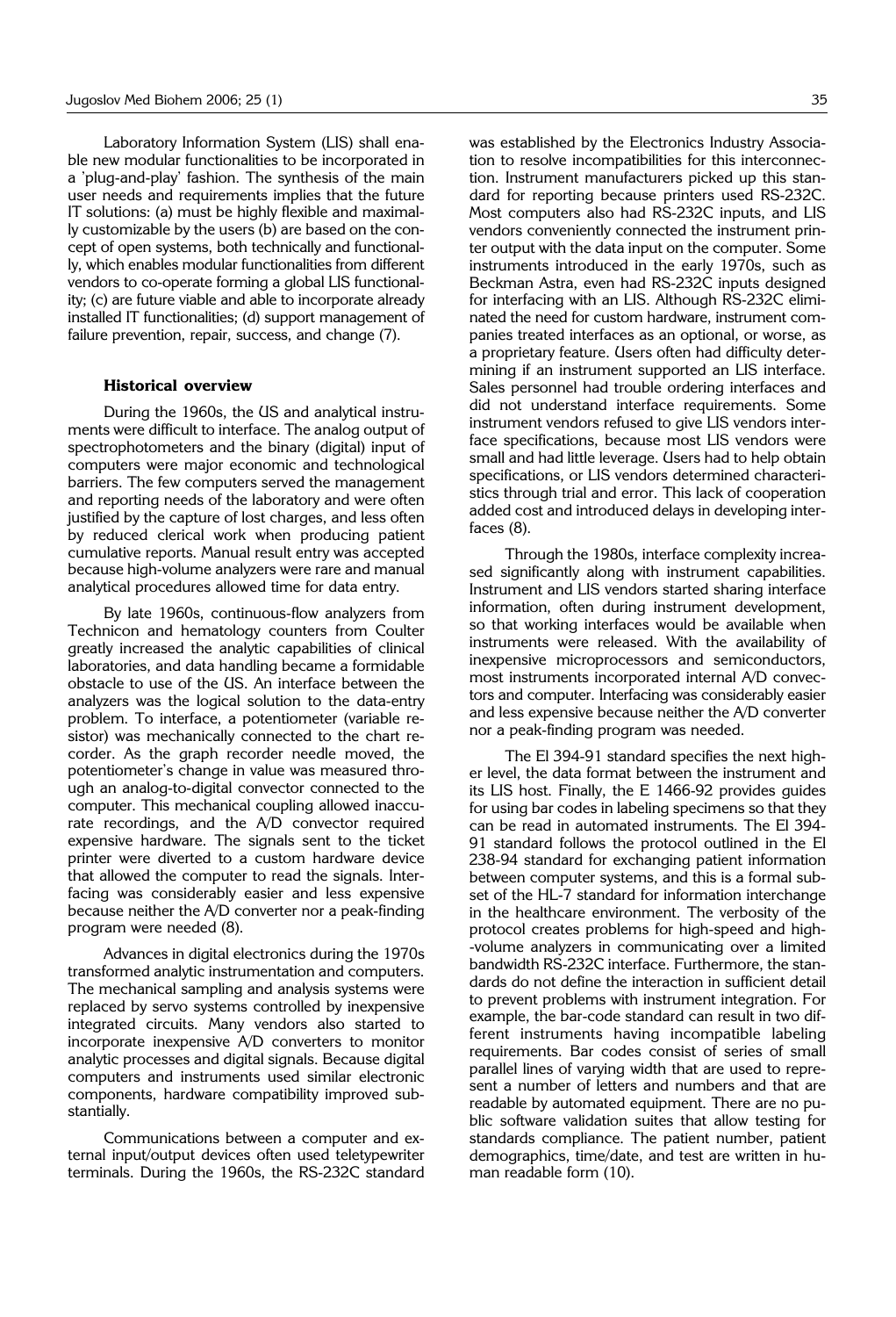

Figure 4 Bar-coded specimen label. The six-digit specimen number (398291) is bar-coded

### **Analytical instrument interface**

Automated instruments perform most testing in clinical laboratories. Interfacing between an instrument and the LIS requires compatibility of software and hardware, but, once accomplished, greatly improves productivity and decreases errors. The LIS and the instruments must be linked by a compatible physical connection. Most clinical laboratory instruments expect the physical data interface to adhere to the Electronic Industries Association RS-232C standard. Interface software must be available on the LIS to allow it to receive data from and transmit data to instrument. Although the physical connection between instruments and the LIS requires minimal adaptation, considerable software differences exist among automated instruments even with software standards. Since current standards are not satisfactory, most instrument manufacturers provide LIS vendors with instrument-interface specifications before they are introduced into the marketplace to allow time for interface software (9).

An interfaced instrument must link each specimen to its specific test request. Many modern instruments link the specimen through its bar-coded specimen number on the specimen label. The most common information download to an instrument from the LIS are the tests that have been required for the specimen. The communication and interactions between the host LIS computer and the instrument can be complex. Adding to this complexity is the requirement of some instruments for an immediate response from the LIS upon reading the bar-coded specimen number. The order in which the LIS processes specimen for a specified instrument is called a work list.

### **Interface protocols**

RS-232C does not specify the format of the data being interchanged, which is analogous to a person who specifies an alphabet but ignores the vocabulary and grammar. Specifying and understanding this format becomes more important. Data formats generally fall into three groups: (1) instruments that use an ASTM or ASTM-like format, (2) instruments that send output in a printerlike format, and (3) instruments that use a proprietary format. Most instruments introduced within the last 5 years follow an ASTM-like format. A few older or semiautomated instruments have interfaces that mimic a printer output, such as some blood gas analyzers. Majority of the third group are high-volume analyzers that cannot use the ASTM format because of the large volume of data that must be transmitted. In addition to the format of the data interchange, the interaction between the LIS and the instrument must also be specified, although standards have not defined this area. Most LIS and instrument vendors divide the protocols into unidirectional and bidirectional. Neither LIS nor instrument have any way of determining if an error has occurred. This protocol is used on most instruments. LIS determines if it received the data correctly by comparing a computation sent by the instrument in the message with its own computation. The instrument retransmits the data until it receives an ACK. The LIS response to the instrument is usually limited to either an ACK or an NAK. Unidirectional interfaces work well when the analyzer always performs the same tests on every sample. Most hematology instruments are unidirectional (10).

Bidirectional protocols require substantial interaction between the instrument and the LIS. In such an interface, the LIS downloads to the instrument a specimen identifier or a tray-and-cup position with a specific list of tests to be performed. The instrument stores the information until it reads a bar-coded specimen with a matching identifier or, if bar codes are not used, until the specified tray-and-cup position is reached. When a match occurs, the instrument performs the specified analyses and transmits results back to the LIS. Bidirectional interfaces are required when an analyzer must perform different analyses on each sample. Most larger chemistry analyzers have bidirectional interfaces (10, 11).

# **Conclusion**

Our experience suggests that this approach may well be the way forward for the high performance but user-friendly laboratory systems of the future.

LIS approaches the utilization management (UM) and considers how developments in information technology (IT) may affect the latter. We feel there is a distinct possibility for implementation of UM in real time, and we propose this as a new paradigm whose realization has implications for choice of IT and for how clinical laboratories operate in the future.

Changes in the healthcare and laboratory environment require greater efficiency and increased automation. To support both, changes are needed in the integration of instruments into the overall laboratory operation.